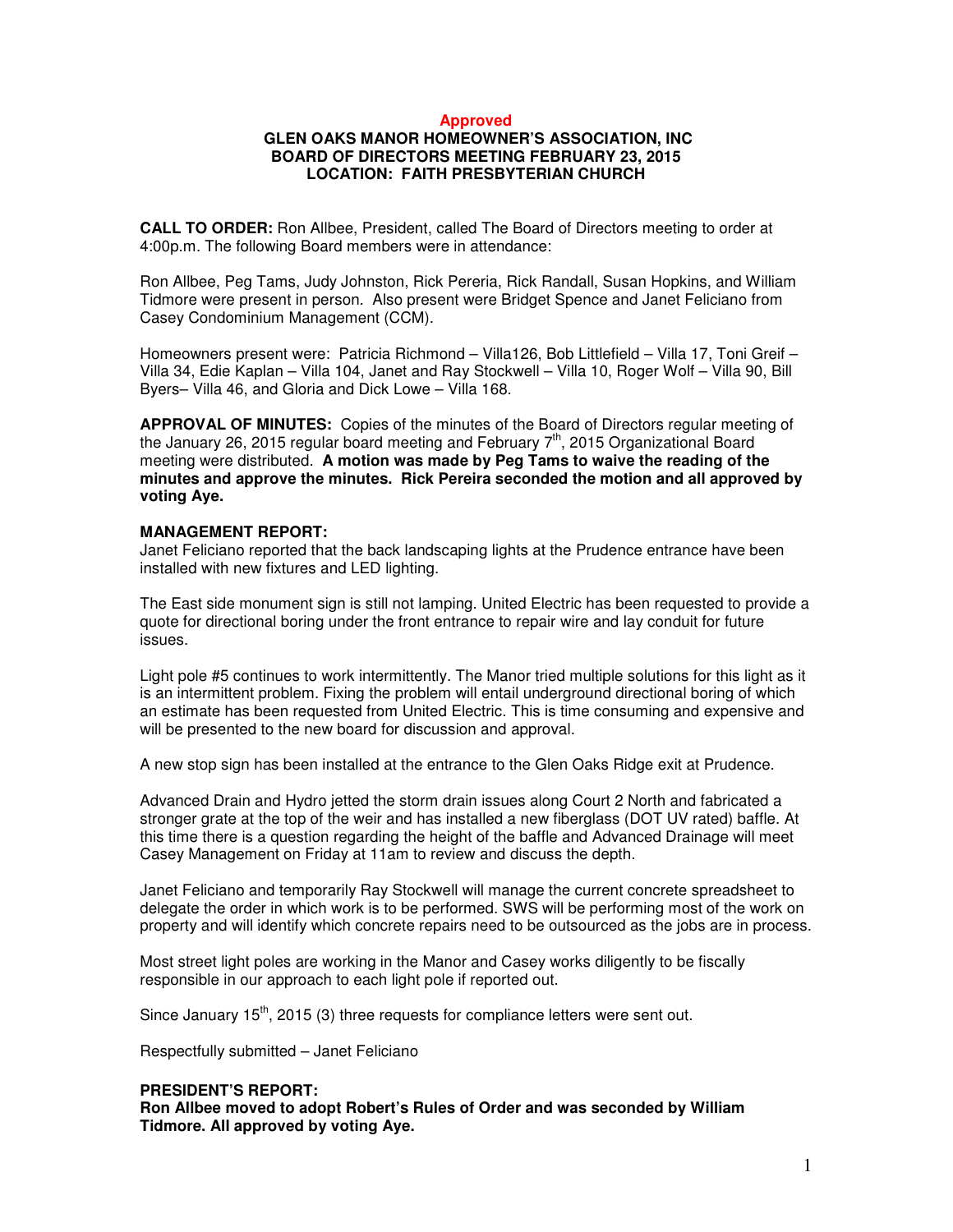Casey Management has provided a quote for boring for #5 light as well as the Prudence Entrance by United Electric proposal enclosed.

Glen Oaks and its maintenance were well taken care of when Aldo served as the maintenance man. Since that time, it has been difficult to find a maintenance person. Recently, Casey hired a former contractor from Chicago who has experience in everything from cement work to carpentry. The Board has budgeted 3 hours per day/5 days per week at \$17.00 per hour. Allbee proposed we increase the proposed budget by \$8840 to allow 5 hours per day/5 days per week. Eight (8) hours of the increased time is already budgeted for sidewalk repairs, which Mr. Johnston is capable of completing. This was tabled until the source of the money could be identified. My understanding is that we want the new employee to be on the job longer before we make a decision to increase his hours.

Training: New board members are reminded that they are to receive training and certification within 90 days of their election to the board. Janet Feliciano has forwarded each of the new board members information on the training.

Finally, Board members give their time to assist the Homeowner's Assn in maintaining the beauty and integrity of the property.

### **VICE PRESIDENT'S REPORT:**

Traffic Survey – The committee put together draft survey:

The Committee requests Board approval to send the survey in the newsletter along with a self addressed stamped return envelope for a cost of \$133.00 in materials and postage.

#### **Peg Tams moved to enclose the traffic survey in the May newsletter for a cost of less than \$200.00 and Susan Hopkins seconded the motion. All approved by voting Aye.**

For those residents that are not here during the return time frame the survey could be placed online as well.

Peg Tams presented a recap of the meeting on 2/11/15 with Urban Design Studio representative

Present at the meeting were board members and residents from Glen Oaks Ridge, Glen Oaks Gardens, Glen Oaks Manor, Glen Oaks Estates, the Glen and Fairway Oaks.

The Urban Design Studio has a 3 year contract with City of Sarasota to create a new 'form-based' zoning code. They are now beginning to work in our area and want feedback regarding how we would like to see this area develop to allow for things such as aging in place, decrease reliance on the automobile, designing streets to move cars in a way that works and makes the area walkable and safe; mixed-use shopping centers (mix of retail, housing, office space).

They will do a walk-through audit of Glen Oaks Manor in May. Prior to that they will send a postcard to each household, announcing the time and date and encourage wide participation.

Information on the CCNA (Coalition of City Neighborhood Associations) received from the association:

"CCNA's purpose is: to preserve, protect and enhance city residential neighborhoods and to address the needs of neighborhoods and stand in support of those needs." About 30 neighborhood associations belong to the group. Glen Oaks Ridge, Glen Oaks Estates, and Fairway Oaks are all members.

The group meets the first Saturday of each month (except during the summer months) with a member from each association representing his/her neighborhood. The meeting allows neighborhoods to share information and concerns. At each meeting, a key presentation is made relating to the city/county. At the last meeting on February 7, the topic was "How Neighborhoods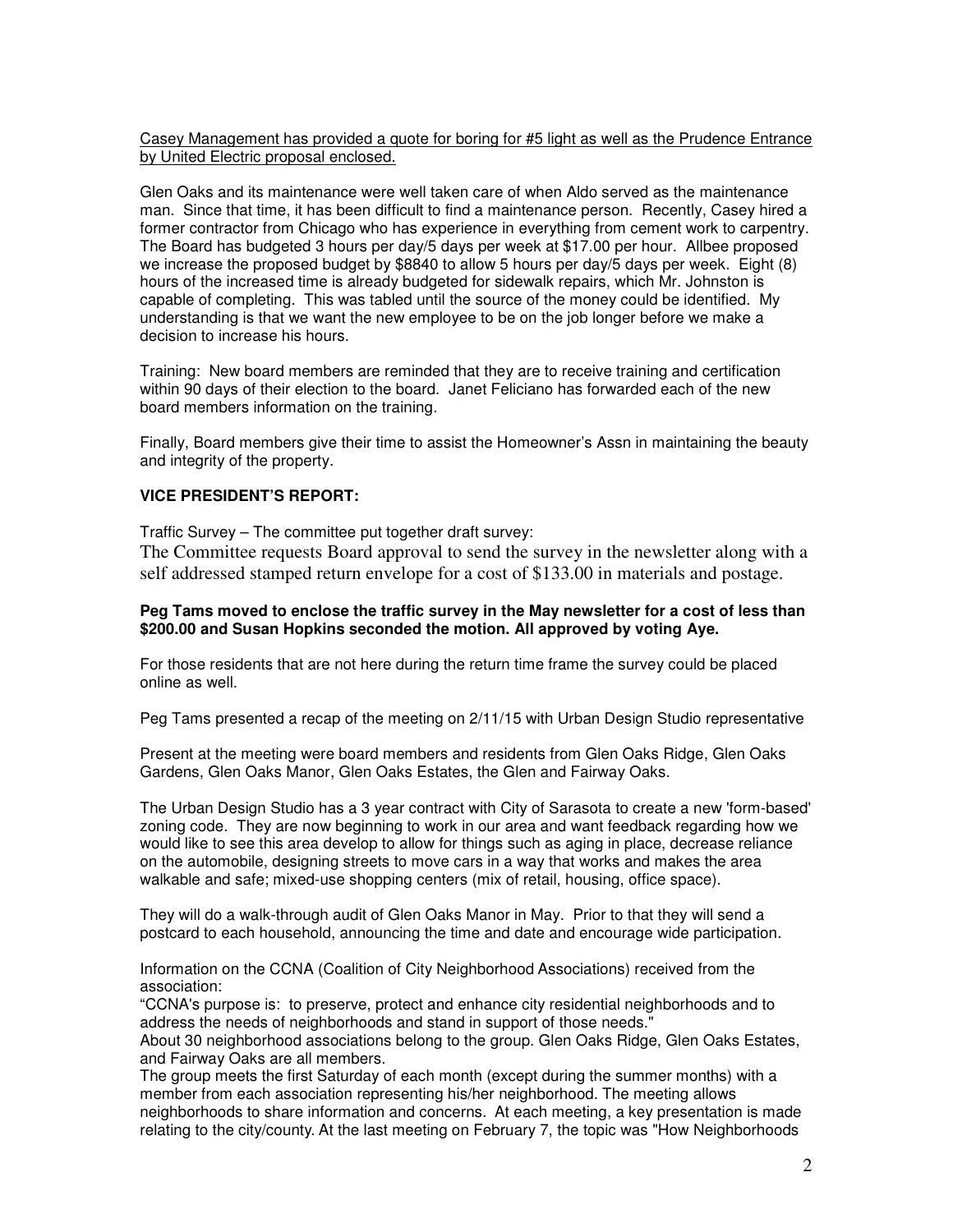Can Participate in County Programs," followed by a City Commission Candidate Forum (a great way to get to know who you want to represent you as City Commissioner from District 3). Almost always, city leaders (commissioners, city manager, heads of departments, etc.) are in attendance so that our government directly hears our concerns. . Many of our present commissioners have been involved in this organization at one time or another (Stan Zimmerman, Susan Chapman, Elaine Normile, and Suzanne Atwell). I think you can leave this part out. Annual dues for membership are approximately \$30."

(Peg Tams requested another member of the board volunteer to go to meetings - omit.) Rick Randall volunteered to attend the next meeting on March  $7<sup>th</sup>$  and Peg Tams will serve as his alternate for the Urban Design Studio Representative and the CCNA's representative. Rick will make a recommendation at the next Board meeting as to whether Glen Oaks Manor should join the CCNA.

Peg Tams will send a Drop Box invite to all new Board Members to access the Archives.

**SECRETARY'S REPORT:** No report at this time.

#### **TREASURER'S REPORT:**

| 1. | January 31, 2015 Financials<br>Operations<br>Reserve<br><b>Prior Yrs Fund Balance</b>                                                                                                                                                                                                                                                                                                                                                                                                | \$ 80,275.98 (38 % in money market funds)<br>\$440,268.52 (100% in money market funds)<br>\$<br>66,208.92                                                                                      |
|----|--------------------------------------------------------------------------------------------------------------------------------------------------------------------------------------------------------------------------------------------------------------------------------------------------------------------------------------------------------------------------------------------------------------------------------------------------------------------------------------|------------------------------------------------------------------------------------------------------------------------------------------------------------------------------------------------|
| 2. | <b>January Expenses</b><br>Operations:<br>Labor<br>Lawn Services<br><b>Landscape Restoration</b><br><b>Fence Repairs</b><br>Security/Lighting<br>Grounds Maint & Repairs<br><b>Irrigation Repairs</b><br>Tree Trim & Removal<br>Lake Maintenance<br><b>Backflow inspections</b><br>Electric<br>Water - Irrigation<br>Management Fee<br>Postage & Other<br>Newsletter<br><b>Legal Services</b><br>Insurance - Property/Liability<br><b>Bank Fees</b><br><b>Transferred to Reserve</b> | 1240.00<br>11,093.93<br>887.50<br>00.00<br>00.00<br>168.38<br>3,589.11<br>00.00<br>104.00<br>0.00<br>516.66<br>19.20<br>1,704.00<br>711.64<br>460.59<br>252.50<br>532.70<br>12.00<br>16,500.33 |
|    | Reserve:<br>Landscape Lighting (United Electric).<br>1,148.00                                                                                                                                                                                                                                                                                                                                                                                                                        |                                                                                                                                                                                                |

Peg Tams moved to adopt the 2015 budget as presented then withdrew her motion until after the maintenance discussion.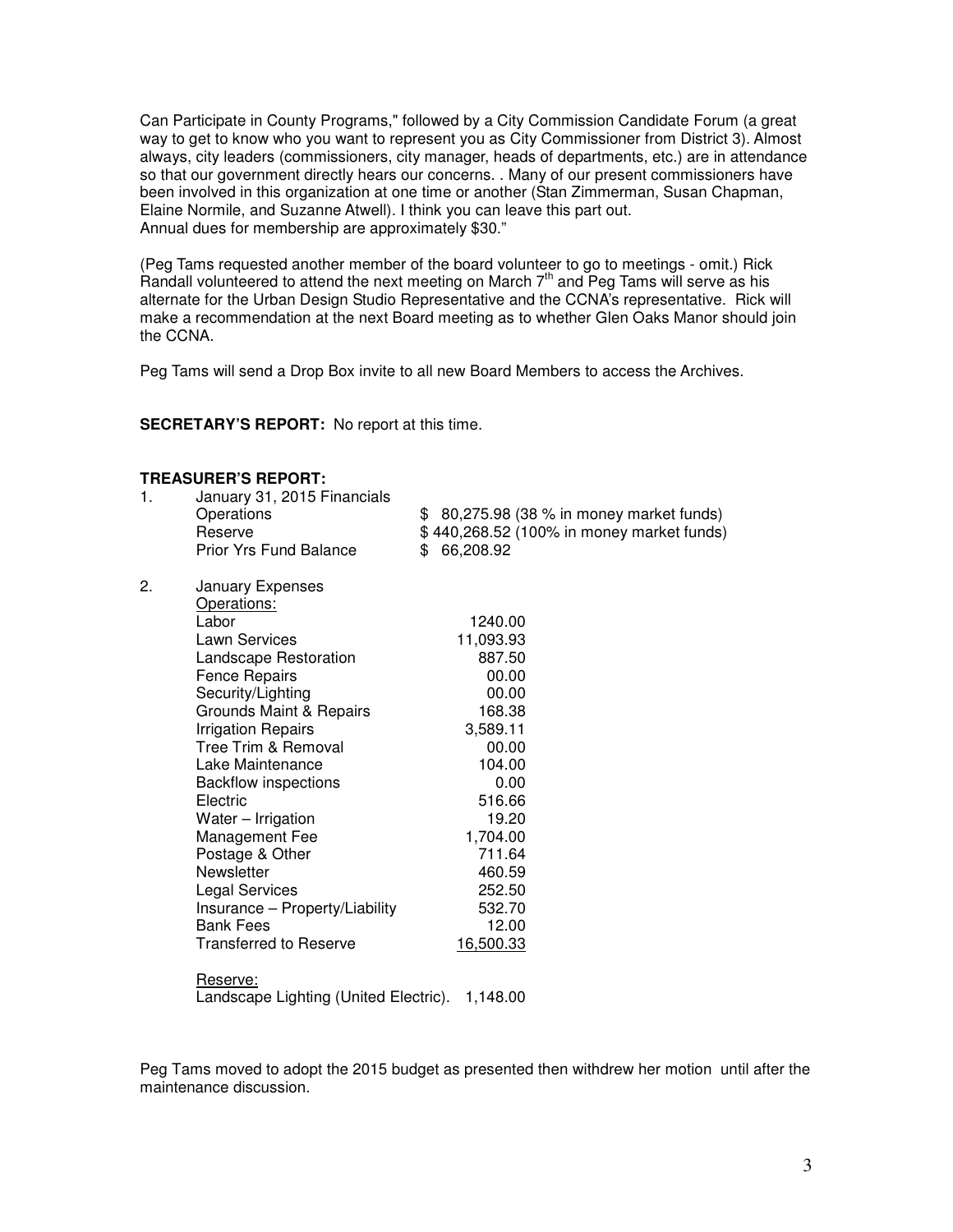Discussion to add funds to the maintenance budget. Under INCOME add \$10,000.00 to a line item "Prior Years Surplus", under EXPENSES –Building Maintenance 5120 Labor – Association Employee add \$10,000.00.

**Rick Pereira moved to amend the 2015 budget as proposed and Peg Tams seconded the motion. All approved by voting Aye**.

**Rick Pereira moved to accept the 2015 budget as amended and proposed and Peg Tams seconded the motion. All approved by voting Aye**.

**Judy Johnston moved to move the collection of advertising funds, invoicing and distribution of said funds to the Treasurers position and Rick Randall seconded the motion. All approved by voting Aye.** 

### **ARCHITECTURE COMMITTEE REPORT:**

William Tidmore presented an Architectural Approval Form for Villas 50 and 61 for drainage issues. Villa 61 needs a drain catch basin to stop water from migrating. Villa 50 needs a drain catch basin to stop water from migrating into unit.

**Bill Tidmore moved to allow the contractor to add a drain to villa 50 for an additional \$700.00 to the already approved expenditure for villa 61 and was seconded by Rick Randall. All approved by voting Aye.** 

This will be a Reserves infrastructure expense.

#### **LANDSCAPE COMMITTEE REPORT:**

**Rick Randall made a motion that the Landscape Committee be given permission/authorization to perform and authorize performance of all landscaping functions including the replacement of existing plants and refurbishment of existing plant beds. Any planting of additional trees or plants not currently existing on common ground must have Board approval before planting. All such functions shall be performed in accordance with both the governing documents as well as the Board Financial Guidelines. This authorization will expire annually at the time of the annual homeowners meeting and can be renewed by the newly elected Board. Judy Johnston seconded the motion and all approved by voting Aye.** 

**Rick Randall moved to accept Truscapes quote for \$125.00 a month to fertilize common area beds up to 12 times a year for a total of \$1.500.00. Susan Hopkins seconded the motion.** 

**After discussion Rick Randall moved to table this motion for further research and Susan Hopkins seconded the motion and all approved by voting Aye.** 

**Rick Randall moved to accept Truscapes quote of \$527.00 for plantings at the Prudence Gate and was seconded by Rick Pereira. All approved by voting Aye.** 

**Rick Randall moved to accept Truscapes quote of \$1,515.00 to install bougainvilleas and trim the Holly Trees on Prudence from the split rail fence to the lake. Rick Pereira seconded the motion and all approved by voting Aye.**

**Rick Randall moved to accept Truscapes quote to replace all the dead and dying plants from the last painting cycle for \$2,183.00 and was seconded by Rick Pereira. All approved by voting Aye.**

**MAINTENANCE COMMITTEE REPORT:**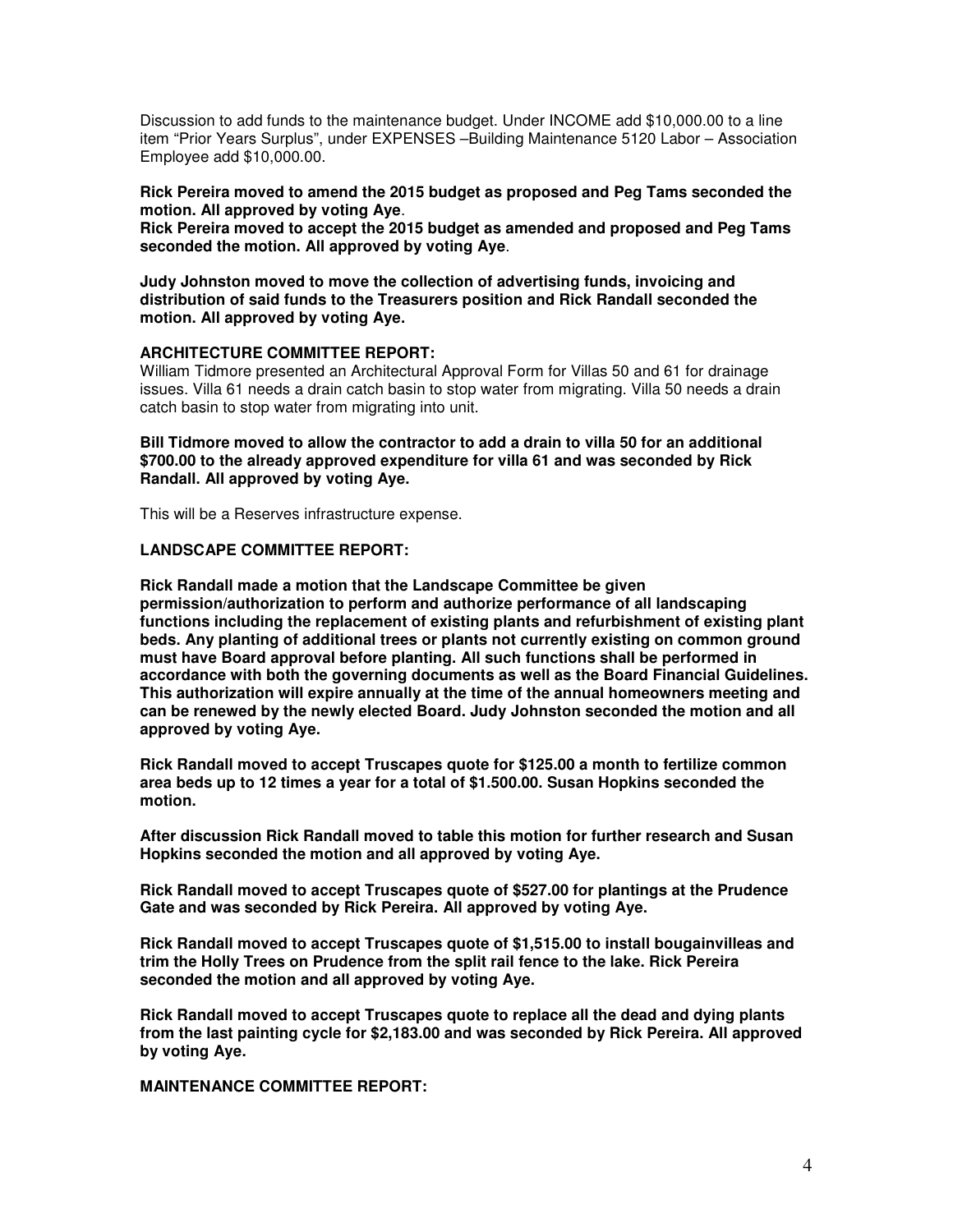**Susan Hopkins moved to accept the United Electric quote to directional bore new ¾" PVC from pole #5 to service breaker, replace conductors and disconnect for \$1,840.00 and directional bore new ¾" PVC from flood light on east side of Prudence entrance to the nearest existing flood and replace conductors for \$710.00 totaling \$2,550.00 and was seconded by Peg Tams. All approved by voting Aye.** 

**Peg Tams moved to accept the quote to clear the three lake headwalls that were cited at the last onsite meeting for a cost of \$1,750.00 and was seconded by Rick Pereira. All approved by voting Aye.**

Susan Hopkins requested a revisit to member information access to the GOM website .

**OLD BUSINESS:** None at this time.

#### **NEW BUSINESS:**

**Rick Pereira moved to accept the following resolution as presented by President Ron Allbee and was seconded by Susan Hopkins. All approved by voting Aye.** 

**RESOLUTION RELATING TO THE SERVICE OF GLEN OAKS MANOR BOARD MEMBERS DURING 2014** 

**WHEREAS:** Board Members elected to serve the Glen Oaks Manor Association give their time and efforts to implement the goals and objectives of the Association; and

**WEREAS:** Because of their willingness to give freely of their time and expertise the Association benefits in many ways; and

**WHERAS:** Often, non-board members are unaware of the sacrifices board members make in ensuring the Glen Oaks properties and financial affairs are maintained in an effective and cost efficient manner;

**NOW THEREFORE BE IT RESOLVED:** That on this 23<sup>rd</sup> Day of February, 2015 the Glen Oaks Board of Directors thanks those members who served as Directors and Officers during 2014; and be it further

RESOLVED: that a copy of this Resolution be forwarded to those residents who served on the Board in 2014.

Signed: Glen Oaks Manor 2015 Board of Directors

Committee Chairs will present their committees to the board at the next Board of Directors meeting.

## **OWNER COMMENTS:**

Patricia Richmond 126 – Really concerned with the state of property and how it is being maintained. Neighbor has a boat in courtyard and the rules and regulations state the no "Items" in C area – villa 131

Ray Stockwell, Villa 10 – Rentals – we received a solicitation regarding "looking for investments" in your community. The Board reformed the Ad Hoc committee to revaluate current rental policies and Rick Pereira, Judy Johnston and Susan Hopkins volunteered to be on this committee.

 The Shutter guys came around and put an angle iron instead of a thumb screw which is used when you leave town and or during a hurricane. If a villa is painted and these screws will be painted over yet not the angle irons and they are obvious indication that no one is home as they